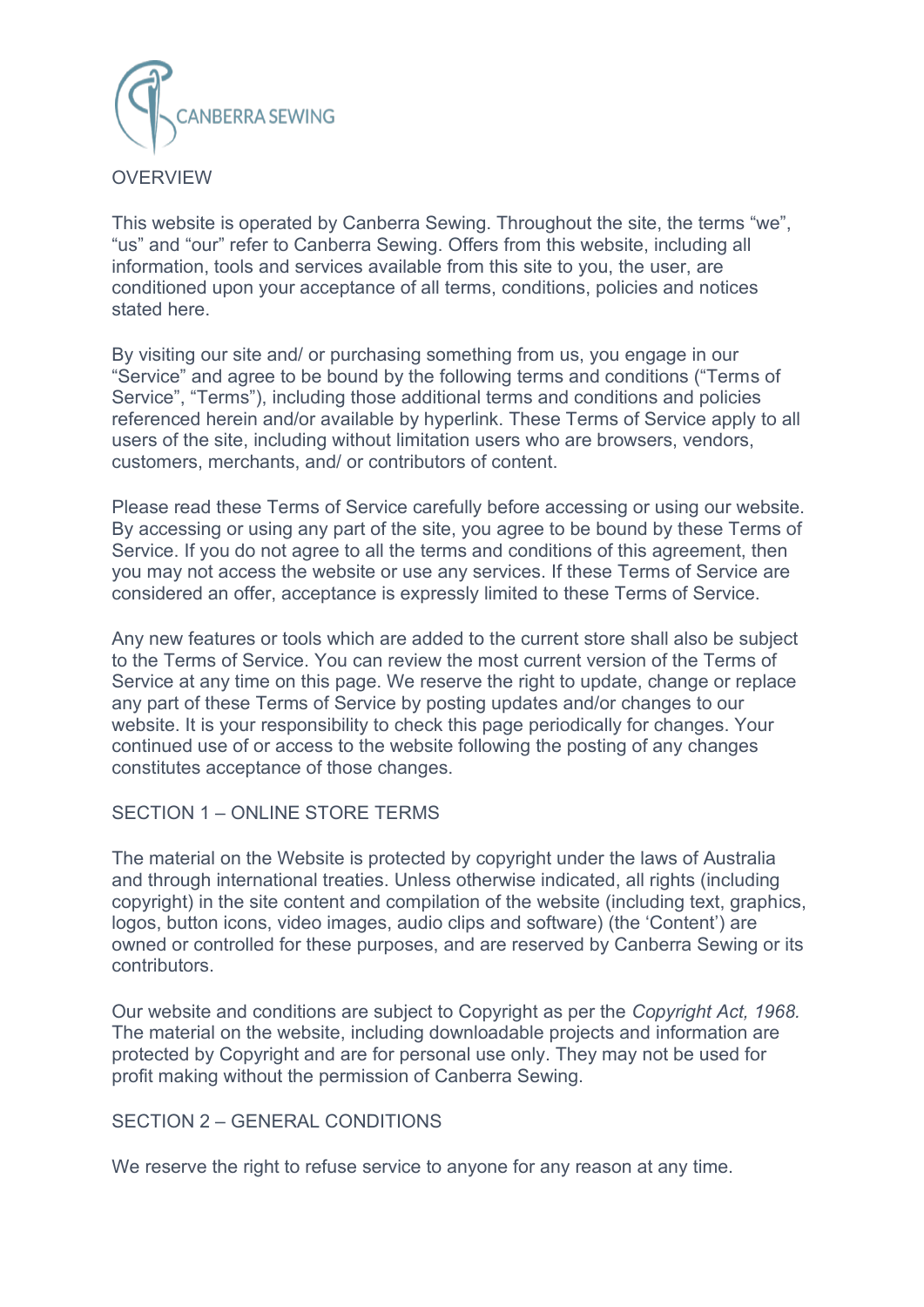

The headings used in this agreement are included for convenience only and will not limit or otherwise affect these Terms.

SECTION 3 – ACCURACY, COMPLETENESS AND TIMELINESS OF INFORMATION

We are not responsible if information made available on this site is not accurate, complete or current. The material on this site is provided for general information only and should not be relied upon or used as the sole basis for making decisions without consulting primary, more accurate, more complete or more timely sources of information. Any reliance on the material on this site is at your own risk.

This site may contain certain historical information. Historical information, necessarily, is not current and is provided for your reference only. We reserve the right to modify the contents of this site at any time, but we have no obligation to update any information on our site. You agree that it is your responsibility to monitor changes to our site.

SECTION 4 – MODIFICATIONS TO THE SERVICE AND PRICES

Prices for our products are subject to change without notice.

We reserve the right at any time to modify or discontinue the Service (or any part or content thereof) without notice at any time.

We shall not be liable to you or to any third-party for any modification, price change, suspension or discontinuance of the Service.

SECTION 5 – PRODUCTS OR SERVICES (if applicable)

Certain products or services may be available exclusively online through the website. These products or services may have limited quantities and are subject to return or exchange only according to our Return Policy.

We have made every effort to display as accurately as possible the colours and images of our products that appear at the store. We cannot guarantee that your computer monitor's display of any colour will be accurate.

We reserve the right, but are not obligated, to limit the sales of our products or Services to any person, geographic region or jurisdiction. We may exercise this right on a case-by-case basis. We reserve the right to limit the quantities of any products or services that we offer. All descriptions of products or product pricing are subject to change at any time without notice, at the sole discretion of us. We reserve the right to discontinue any product at any time. Any offer for any product or service made on this site is void where prohibited.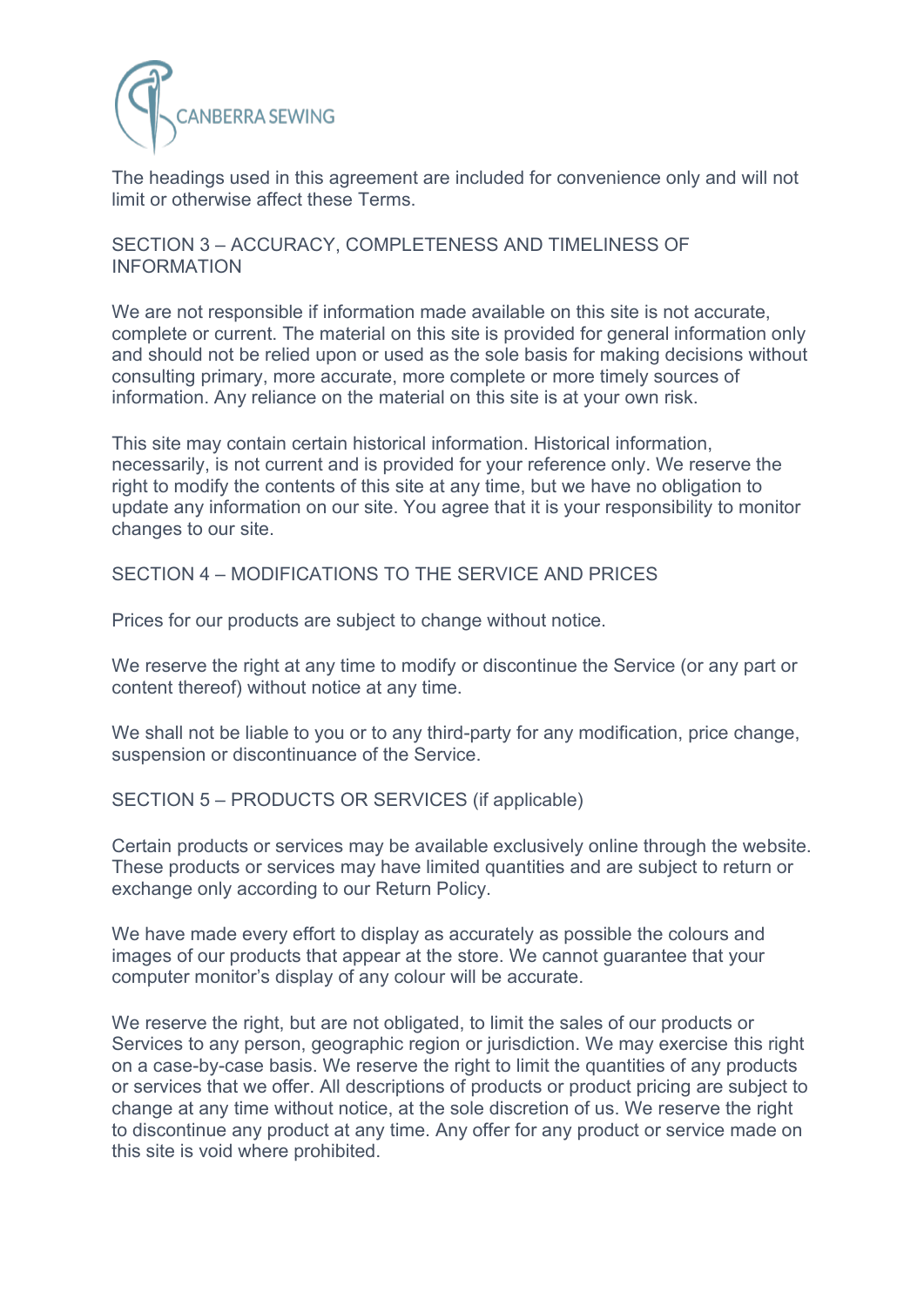

We do not warrant that the quality of any products, services, information, or other material purchased or obtained by you will meet your expectations, or that any errors in the Service will be corrected.

### SECTION 6 – ACCURACY OF BILLING AND ACCOUNT INFORMATION

In the event that we make a change to or cancel an order, we may attempt to notify you by contacting the e-mail and/or billing address/phone number provided at the time the order was made. We reserve the right to limit or prohibit orders that, in our sole judgment, appear to be placed by dealers, resellers or distributors.

You agree to provide current, complete and accurate purchase and account information for all purchases made at our store. You agree to promptly update your account and other information, including your email address and credit card numbers and expiration dates, so that we can complete your transactions and contact you as needed.

For more detail, please review our Returns Policy.

# SECTION 7 – OPTIONAL TOOLS

We may provide you with access to third-party tools over which we neither monitor nor have any control nor input.

You acknowledge and agree that we provide access to such tools "as is" and "as available" without any warranties, representations or conditions of any kind and without any endorsement. We shall have no liability whatsoever arising from or relating to your use of optional third-party tools.

Any use by you of optional tools offered through the site is entirely at your own risk and discretion and you should ensure that you are familiar with and approve of the terms on which tools are provided by the relevant third-party provider(s).

We may also, in the future, offer new services and/or features through the website (including, the release of new tools and resources). Such new features and/or services shall also be subject to these Terms of Service.

# SECTION 8 – THIRD-PARTY LINKS

Certain content, products and services available via our Service may include materials from third-parties.

Third-party links on this site may direct you to third-party websites that are not affiliated with us. We are not responsible for examining or evaluating the content or accuracy and we do not warrant and will not have any liability or responsibility for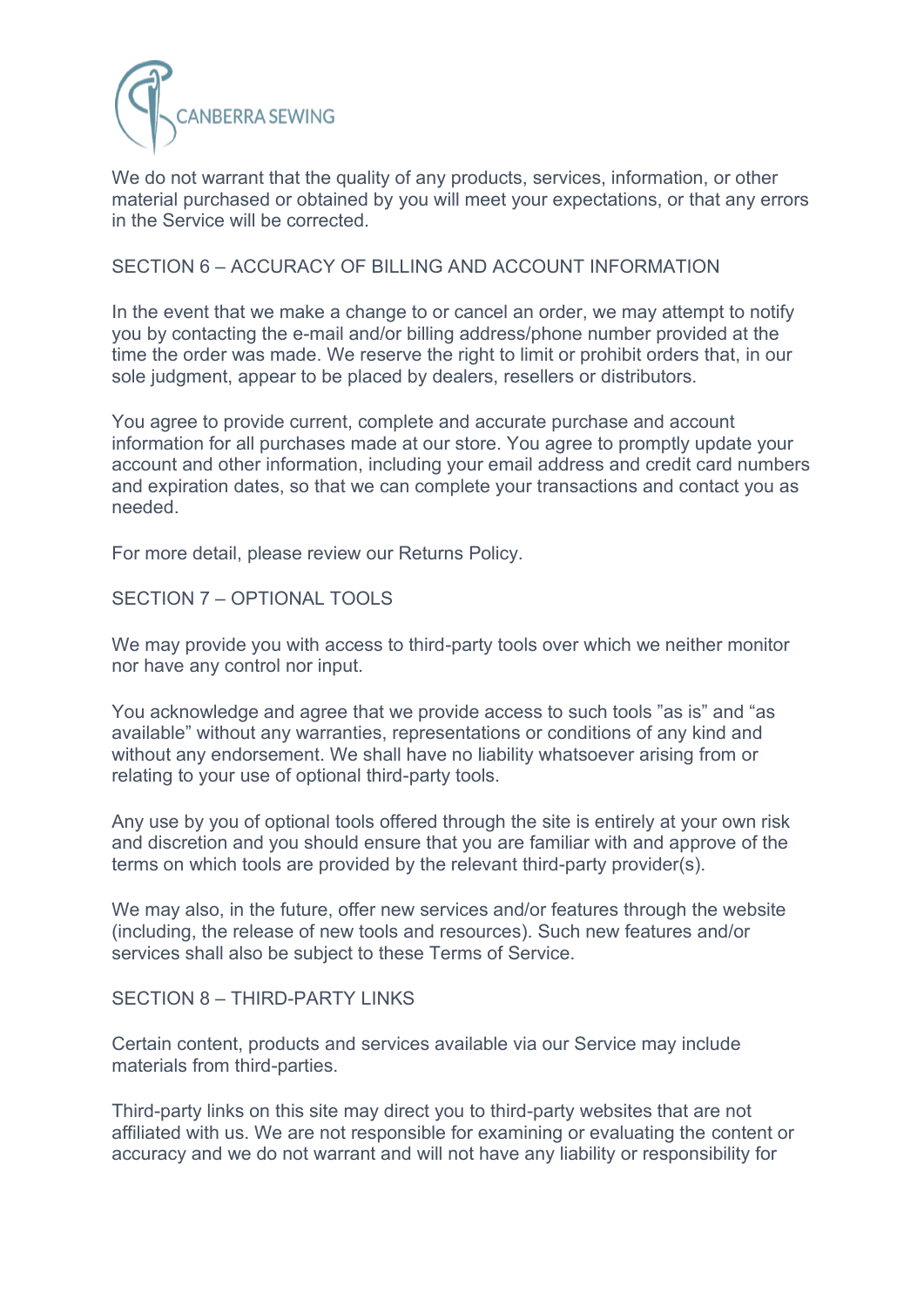

any third-party materials or websites, or for any other materials, products, or services of third-parties.

We are not liable for any harm or damages related to the purchase or use of goods, services, resources, content, or any other transactions made in connection with any third-party websites. Please review carefully the third-party's policies and practices and make sure you understand them before you engage in any transaction. Complaints, claims, concerns, or questions regarding third-party products should be directed to the third-party.

### SECTION 9 – PERSONAL INFORMATION

Your submission of personal information through the store is governed by our Privacy Policy. Our Privacy Policy is available under "Privacy Policy" on our website.

### SECTION 10 – ERRORS, INACCURACIES AND OMISSIONS

Occasionally there may be information on our site or in the Service that contains typographical errors, inaccuracies or omissions that may relate to product descriptions, pricing, promotions, offers, product shipping charges, transit times and availability. We reserve the right to correct any errors, inaccuracies or omissions, and to change or update information or cancel orders if any information in the Service or on any related website is inaccurate at any time without prior notice (including after you have submitted your order).

We undertake no obligation to update, amend or clarify information in the Service or on any related website, including without limitation, pricing information, except as required by law. No specified update or refresh date applied in the Service or on any related website, should be taken to indicate that all information in the Service or on any related website has been modified or updated.

# SECTION 11 – DISCLAIMER OF WARRANTIES; LIMITATION OF LIABILITY

We do not guarantee, represent or warrant that your use of our service will be uninterrupted, timely, secure or error-free.

We do not warrant that the results that may be obtained from the use of the service will be accurate or reliable.

You agree that from time to time we may remove the service for indefinite periods of time or cancel the service at any time, without notice to you.

You expressly agree that your use of, or inability to use, the service is at your sole risk. The service and all products and services delivered to you through the service are (except as expressly stated by us) provided 'as is' and 'as available' for your use, without any representation, warranties or conditions of any kind, either express or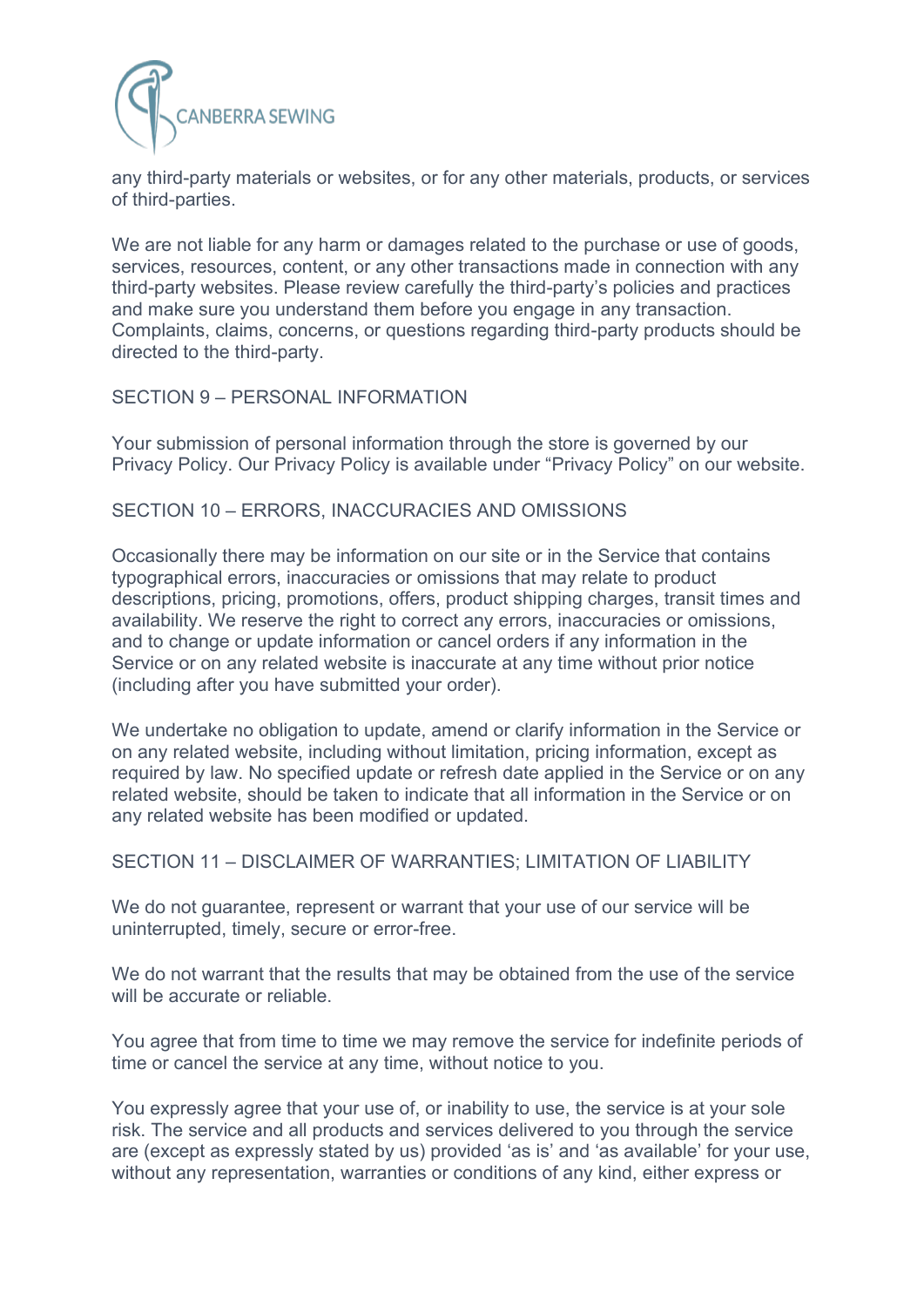

implied, including all implied warranties or conditions of merchantability, merchantable quality, fitness for a particular purpose, durability, title, and noninfringement.

In no case shall Canberra Sewing, and employees, be liable for any injury, loss, claim, or any direct, indirect, incidental, punitive, special, or consequential damages of any kind, including, without limitation lost profits, lost revenue, lost savings, loss of data, replacement costs, or any similar damages, whether based in contract, tort (including negligence), strict liability or otherwise, arising from your use of any of the service or any products procured using the service, or for any other claim related in any way to your use of the service or any product, including, but not limited to, any errors or omissions in any content, or any loss or damage of any kind incurred as a result of the use of the service or any content (or product) posted, transmitted, or otherwise made available via the service, even if advised of their possibility. Because some states or jurisdictions do not allow the exclusion or the limitation of liability for consequential or incidental damages, in such states or jurisdictions, our liability shall be limited to the maximum extent permitted by law.

### SECTION 12 – INDEMNIFICATION

You agree to indemnify, defend and hold harmless Canberra Sewing and our parent, subsidiaries, affiliates, partners, officers, directors, agents, contractors, licensors, service providers, subcontractors, suppliers, interns and employees, harmless from any claim or demand, including reasonable attorneys' fees, made by any third-party due to or arising out of your breach of these Terms of Service or the documents they incorporate by reference, or your violation of any law or the rights of a third-party.

#### SECTION 13– SEVERABILITY

In the event that any provision of these Terms of Service is determined to be unlawful, void or unenforceable, such provision shall nonetheless be enforceable to the fullest extent permitted by applicable law, and the unenforceable portion shall be deemed to be severed from these Terms of Service, such determination shall not affect the validity and enforceability of any other remaining provisions.

### SECTION 14 – ENTIRE AGREEMENT

The failure of us to exercise or enforce any right or provision of these Terms of Service shall not constitute a waiver of such right or provision.

These Terms of Service and any policies or operating rules posted by us on this site or in respect to The Service constitutes the entire agreement and understanding between you and us and govern your use of the Service, superseding any prior or contemporaneous agreements, communications and proposals, whether oral or written, between you and us (including, but not limited to, any prior versions of the Terms of Service).